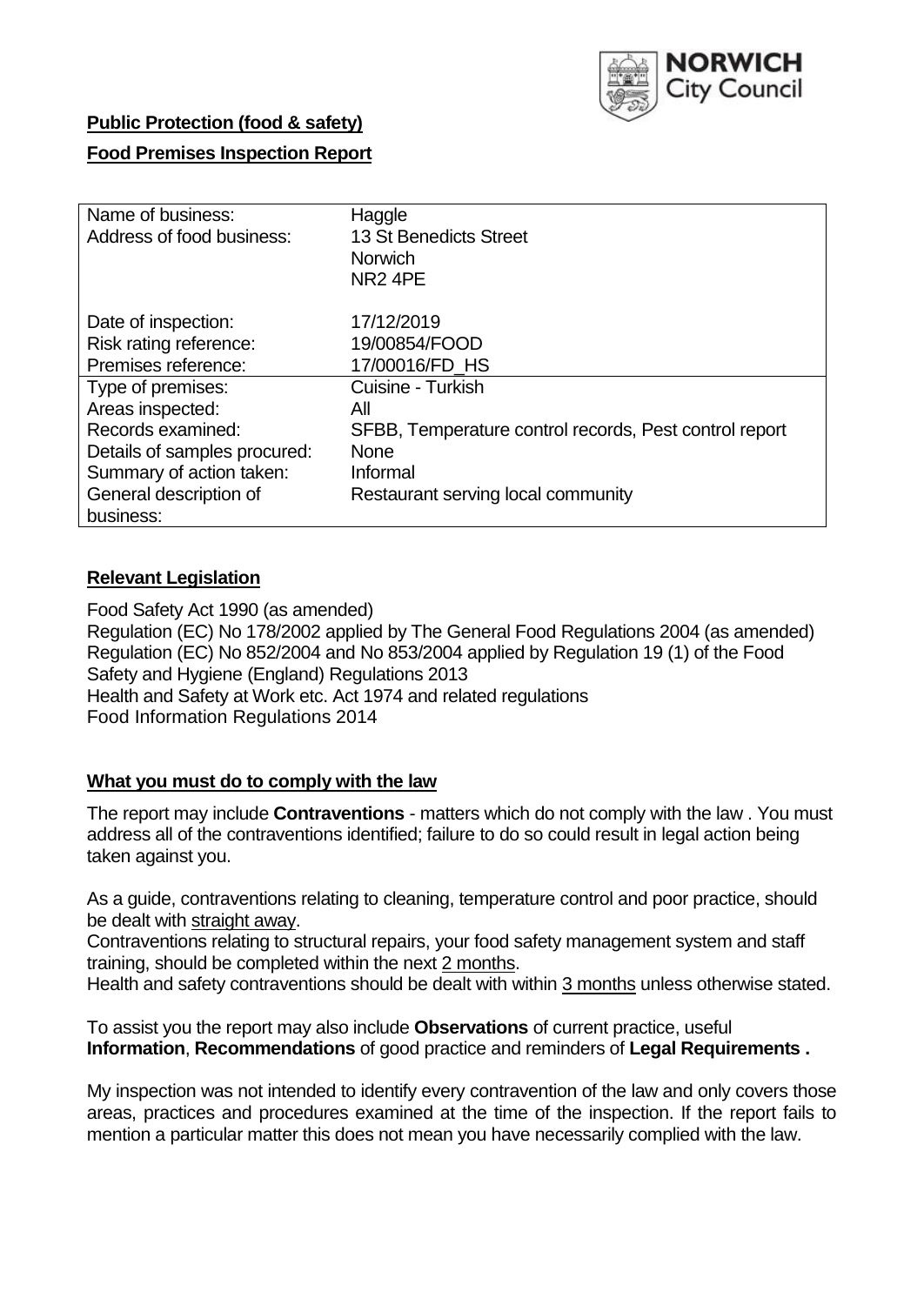# **FOOD SAFETY**

#### **How we calculate your Food Hygiene Rating:**

The food safety section has been divided into the three areas which you are scored against for the hygiene rating: 1. food hygiene and safety procedures, 2. structural requirements and 3. confidence in management/control procedures. Each section begins with a summary of what was observed and the score you have been given. Details of how these scores combine to produce your overall food hygiene rating are shown in the table.

| <b>Compliance Area</b>                     |          |    |           | <b>You Score</b> |                |    |           |    |                |  |  |
|--------------------------------------------|----------|----|-----------|------------------|----------------|----|-----------|----|----------------|--|--|
| Food Hygiene and Safety                    |          |    |           | $\Omega$         | 5              | 10 | 15        | 20 | 25             |  |  |
| <b>Structure and Cleaning</b>              |          |    | $\Omega$  | 5                | 10             | 15 | 20        | 25 |                |  |  |
| Confidence in management & control systems |          |    | $\Omega$  | 5                | 10             | 15 | 20        | 30 |                |  |  |
|                                            |          |    |           |                  |                |    |           |    |                |  |  |
| <b>Your Total score</b>                    | $0 - 15$ | 20 | $25 - 30$ |                  | $35 - 40$      |    | $45 - 50$ |    | > 50           |  |  |
| <b>Your Worst score</b>                    | 5        | 10 | 10        |                  | 15             |    | 20        |    | $\blacksquare$ |  |  |
|                                            |          |    |           |                  |                |    |           |    |                |  |  |
| <b>Your Rating is</b>                      | 5        | 4. | 3         |                  | $\overline{2}$ |    |           |    | $\overline{0}$ |  |  |

Your Food Hygiene Rating is 5 - a very good standard



# **1. Food Hygiene and Safety**

Food hygiene standards are high. You demonstrated a very good standard of compliance with legal requirements. You have safe food handling practices and procedures and all the necessary control measures to prevent cross-contamination are in place. Some minor contraventions require your attention. **(Score 5)**

### Contamination risks

**Contravention** The following exposed food to the general risk of cross-contamination with bacteria or allergens or its physical contamination with dirt, foreign objects or chemicals:

- worn chopping boards need replacing
- uncovered foods in walk in fridge

**Observation** I was pleased to see you were able to demonstrate effective controls to prevent cross-contamination.

Hand-washing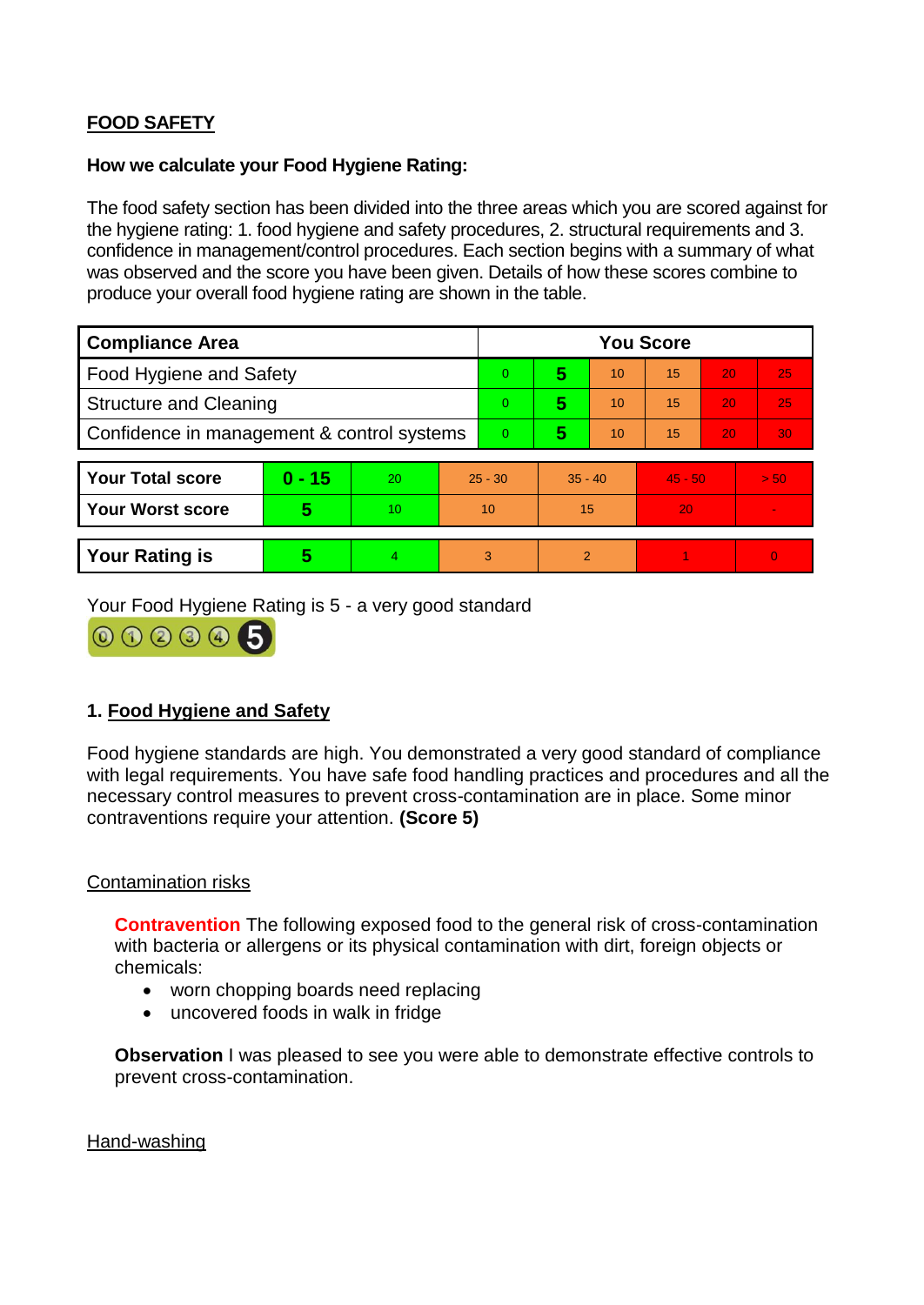**Observation** I was pleased to see hand washing was well managed.

# Unfit food

**Contravention** The following food was unfit (and was seized or destroyed in my presence):

 a few packets of un-opened ready to eat salads were found passed their indicated 'Use by' date.

**Observation** I was pleased to that the out of date salad was disposed of straight away

# **2. Structure and Cleaning**

The structure facilities and standard of cleaning and maintenance are all of a good standard and only minor repairs and/or improvements are required. Pest control and waste disposal provisions are adequate. The minor contraventions require your attention. **(Score 5)**

# Cleaning of Structure

**Contravention** The following items could not be effectively cleaned and must be covered or made non-absorbent:

- bare brick walls
- wood floor board floors

### Maintenance

**Contravention** The following had not been suitably maintained and must be repaired or replaced:

 damaged patch to floor in main food preparation kitchen. I was informed that you have contacted a flooring contractor and you have programmed a date for this to be repaired

# **3. Confidence in Management**

A food safety management system is in place and you demonstrate a very good standard of compliance with the law. Food hazards are understood properly controlled managed and reviewed. Your records are appropriate and generally maintained. Your staff are suitably supervised and trained. You have a good track record. There are some minor contraventions which require your attention. **(Score 5)**

Type of Food Safety Management System Required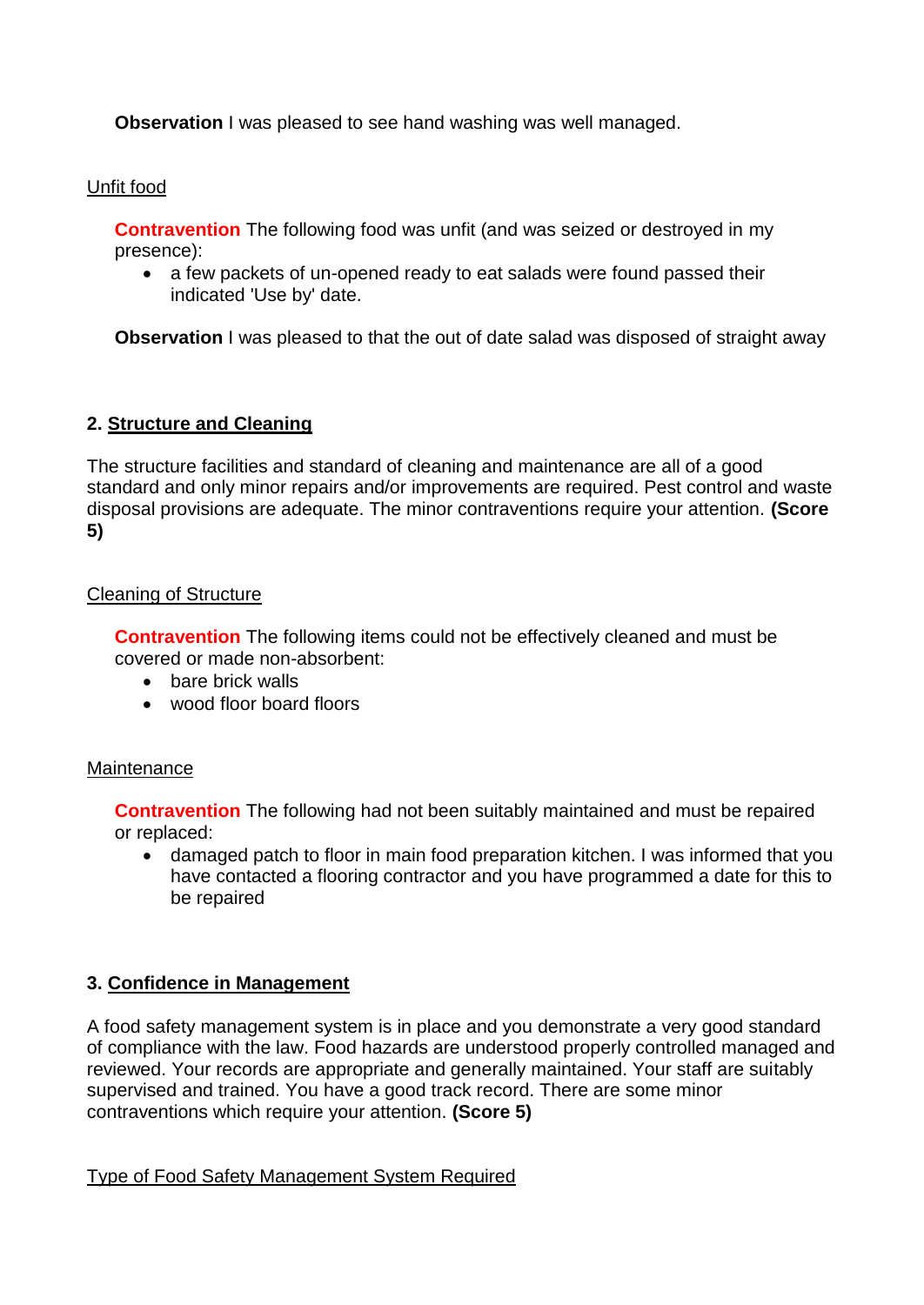**Observation** Your SFBB/food safety management system was in place and working well. I was confident you had effective control over hazards to food.

**Observation** I was pleased to note that you have changed your fish supplier and now purchase fish frozen.This helps to reduce food safety risks in relation to serving raw fish.

 **Information** Any raw fish intended to be eaten raw has to have been been frozen to at

 least -35oC for 15 hours or -20oC or 24 hours. More guidance is available on the FSA website: www.food.gov.uk/business-guidance/freezingfishand-fishery-products

**Observation** You were date labelling perishable foods appropriately and could demonstrate effective control over food spoilage organisms.

**Observation** You had colour-coded equipment and effective separation between raw and ready-to-eat food at all stages in your operation.

**Observation** You were monitoring (and recording) the temperatures of your fridges and freezers well as the temperature of cooked/hot-held food and could demonstrate effective systems for controlling bacterial growth and survival.

### Proving Your Arrangements are Working Well

**Contravention** You have not updated the following in your SFBB pack:

• training records / supplier lists

### Waste Food and other Refuse

**Observation** You had measures in place to dispose of waste food appropriately and were employing the services of an approved waste contractor.

### **Training**

**Contravention** The following evidence indicates there is a staff training need as food handlers:

 foods were found passed their 'Use by' date for several days. This indicated that staff may not have been adequately carrying out 'opening and closing checks' properly which stipulate stock should be checked to ensure it is in date and disposed of if found passed its 'Use by' date

Allergens